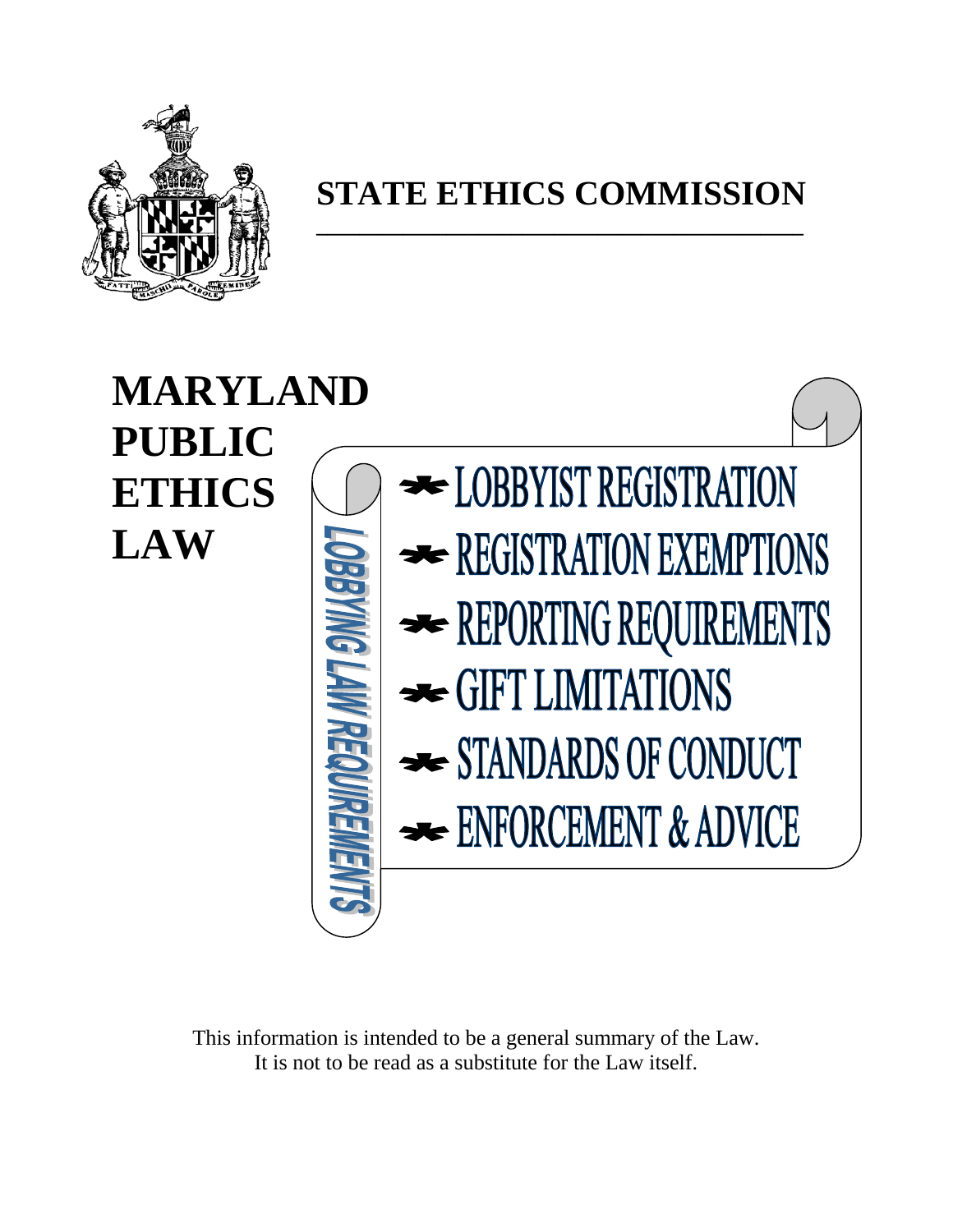

### **State Ethics Commission**

**45 Calvert Street, 3rd Floor Annapolis, MD 21401 410-260-7770 Fax: 410-260-7746 Toll Free: 1-877-669-6085**

**TTY Users: 1-800-735-2258**

**[http://ethics.maryland.gov](http://ethics.maryland.gov/)** 

#### **Commission Members**

JANET E. McHUGH, *Chair* BONNIE A. KIRKLAND JAMES N. ROBEY, JR. CRAIG D. ROSWELL GENEAU M. THAMES

#### **Staff Attorneys**

William J. Colquhoun, General Counsel [William.Colquhoun@maryland.gov](mailto:William.Colquhoun@maryland.gov) Katherine P. Thompson, Staff Counsel [Katherine.Thompson@maryland.gov](mailto:Katherine.Thompson@maryland.gov) Ana L. Henry, Assistant General Counsel [Ana.Henry@maryland.gov](mailto:Ana.Henry@maryland.gov)

Jennifer K. Allgair, Executive Director [Jennifer.Allgair@maryland.gov](mailto:Jennifer.Allgair@maryland.gov)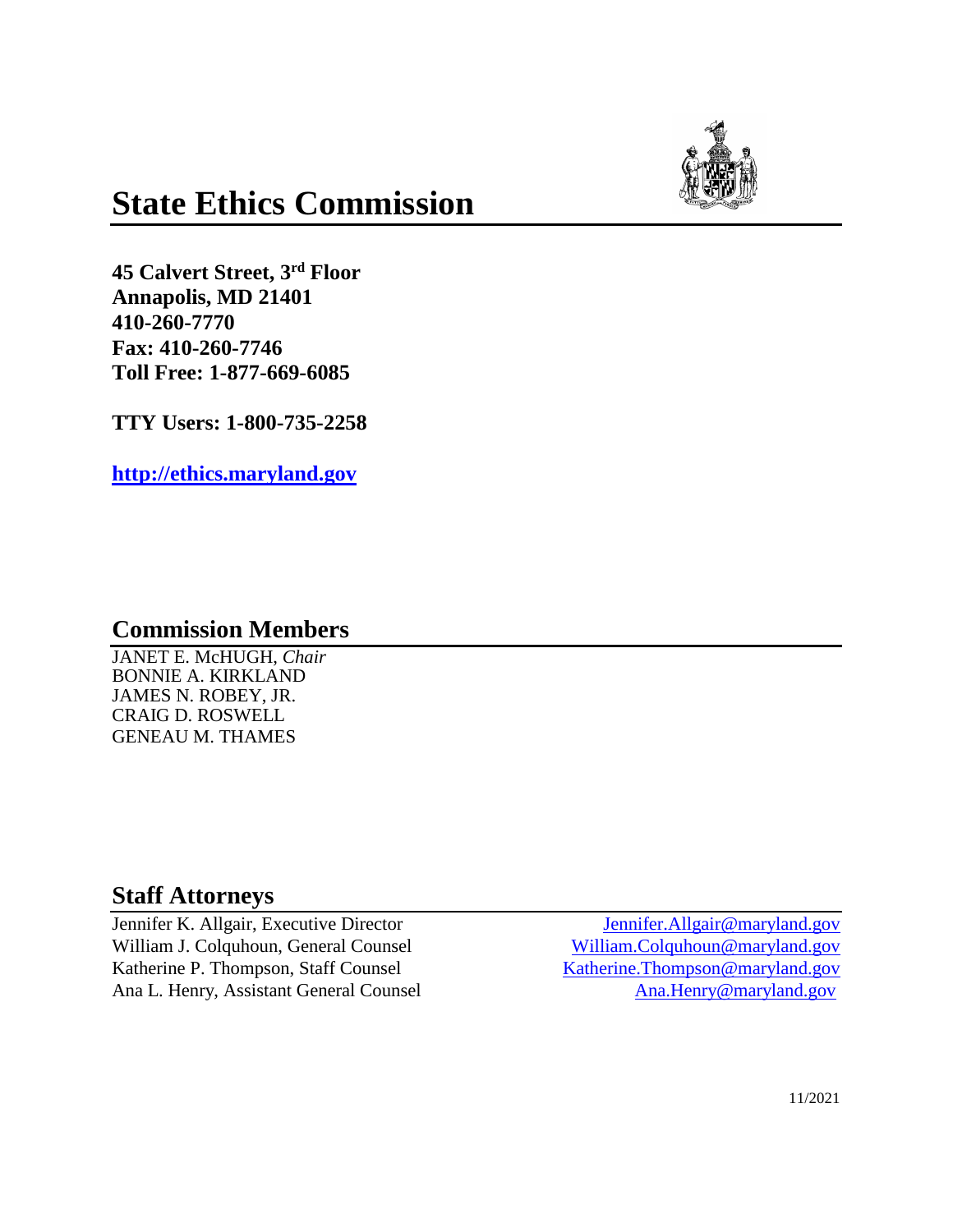### **General Information - Lobbying:**

The Maryland Public Ethics Law provides that the State Ethics Commission shall administer the State's lobbying law, financial disclosure law, and conflict of interest law for officials and employees of the Executive Branch as well as the financial disclosure law for legislators; and it requires local governments to enact their own ethics law. The Public Ethics Law can be found in the Maryland Code Annotated, General Provisions, Title 5. For a definition of terms not specifically defined in this document, see Md. Code Ann., General Provisions §5-101.

The lobbyist disclosure program requires certain entities<sup>[1](#page-2-0)</sup> who expend funds or receive compensation to influence legislative or executive action, to register with the State Ethics Commission and report their expenditures. The Ethics Law allows the public to know which persons or entities are making a significant effort to influence public policy and governmental decisions and establishes standards of conduct to ensure the integrity of the lobbying process. The provisions of the lobbying law can be found in Subtitle 7 of the Ethics Law.

The lobbying provisions of the Ethics Law create a lobbying registration year that extends from November 1st through the following October  $31<sup>st</sup>$  (§5-704). A registration is only valid for this oneyear period. A new registration is required for each year in which a person engages in activities requiring registration. The person must register with the Commission within five days of engaging in such activities (§5-704(d)).

There are two lobbying reporting periods during the year: November  $1<sup>st</sup>$  through April 30<sup>th</sup> and May 1<sup>st</sup> through October 31<sup>st</sup> (§ 5-705(a)). A person who is registered during any portion of a reporting period must file an Activity Report for that reporting period, even if the person had no activity during the reporting period.

The Public Ethics Law establishes lobbying registration requirements for persons undertaking activities for the purpose of influencing:

- $\triangleright$  **legislative action** includes action or non-action as to introduction, sponsorship, consideration, debate, amendment, passage, defeat, approval, veto, or any other official action or non-action on any bill, resolution, amendment, nomination, appointment, report, or any other matter pending which is within the official jurisdiction of the General Assembly.
- **Executive action** any act taken by an official or employee of the Executive Branch for which the executive branch is responsible.

<span id="page-2-0"></span><sup>&</sup>lt;sup>1</sup> "Entity" includes "person (See Md. Code Ann., General Provisions § 5-101(i)). General Provisions § 1-114 defines "Person" as an individual, receiver, trustee, guardian, personal representative, fiduciary, representative of any kind, corporation, partnership, business trust, statutory trust, limited liability company, firm, association or other nongovernmental entity.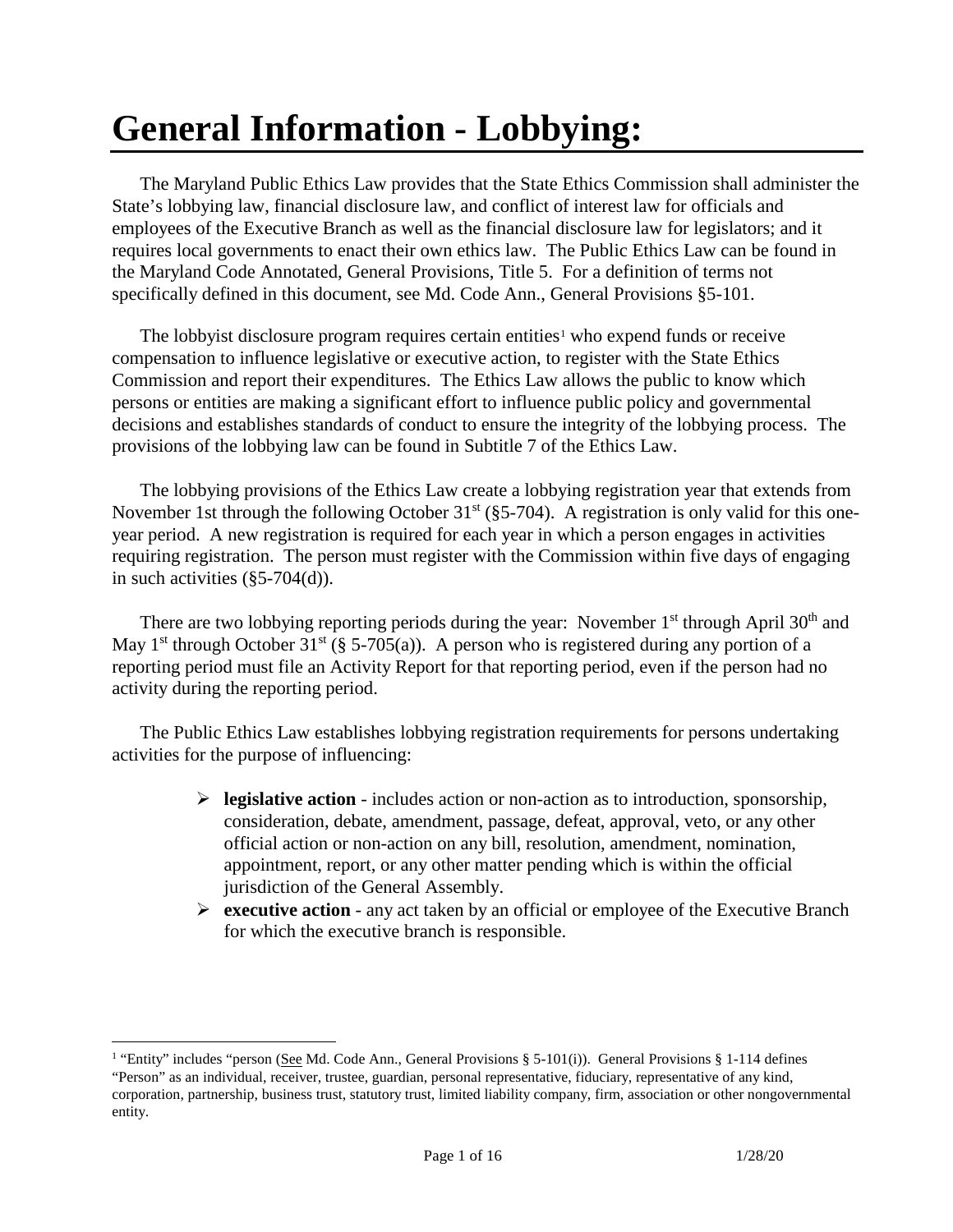## **Requirements for Registration:**

#### **LEGISLATIVE ACTION LOBBYING**

A person is required to register as a legislative action lobbyist if any of the following is met:

- 1. The person communicates **in the presence** of an official or employee in the legislative branch for the purpose of influencing any legislative action during a lobbying reporting period and **incurs expenses of \$500 or more** for all such activities other than for personal travel or subsistence expenses. For example, a person who meets with members of the General Assembly, or the Governor (if the meeting with the Governor seeks the introduction of legislation), and provides gifts (including meals and beverages) that collectively total \$500 or more, will trigger this registration requirement. Costs associated with legislative receptions, invitations, and postage are examples of expenses that will also trigger this registration requirement.
- 2. The person communicates **in the presence** of an official or employee in the legislative branch for the purpose of influencing any legislative action during a lobbying reporting period and the person **earns \$2,500 or more** as compensation, from all lobbying employers cumulatively, for all such communication and activities. Note two things here. First if a person conducts in the presence lobbying on behalf of multiple employers and earns \$2,500 or more cumulatively from all employers, the person must register on behalf of each employer, even if no single employer compensates the person \$2,500 or more. Also, if a person earns less than \$2,500 for in the presence lobbying on behalf of one or more employers, but earns additional compensation for not in the presence lobbying from those employers that brings the total compensation to \$2,500 or more for lobbying activities, that person must register as a legislative action lobbyist.
- 3. The person is **not in the presence** of an official or employee in the legislative branch but communicates with such an official or employee for the purpose of influencing legislative action and **earns \$5,000 or more** from all lobbying employers cumulatively as compensation for all such communication and activities relating to the communication during a reporting period. For example, a person who makes telephone calls or sends letters, e-mail, etc. to members of the General Assembly, or the Governor (if seeking the introduction of legislation), who earns cumulatively \$5,000 or more from such activity, will trigger this registration requirement. Note that if a person conducts not in the presence lobbying on behalf of multiple employers and earns \$5,000 or more cumulatively from all employers, the person must register on behalf of each employer, even if no single employer compensates the person \$5,000 or more.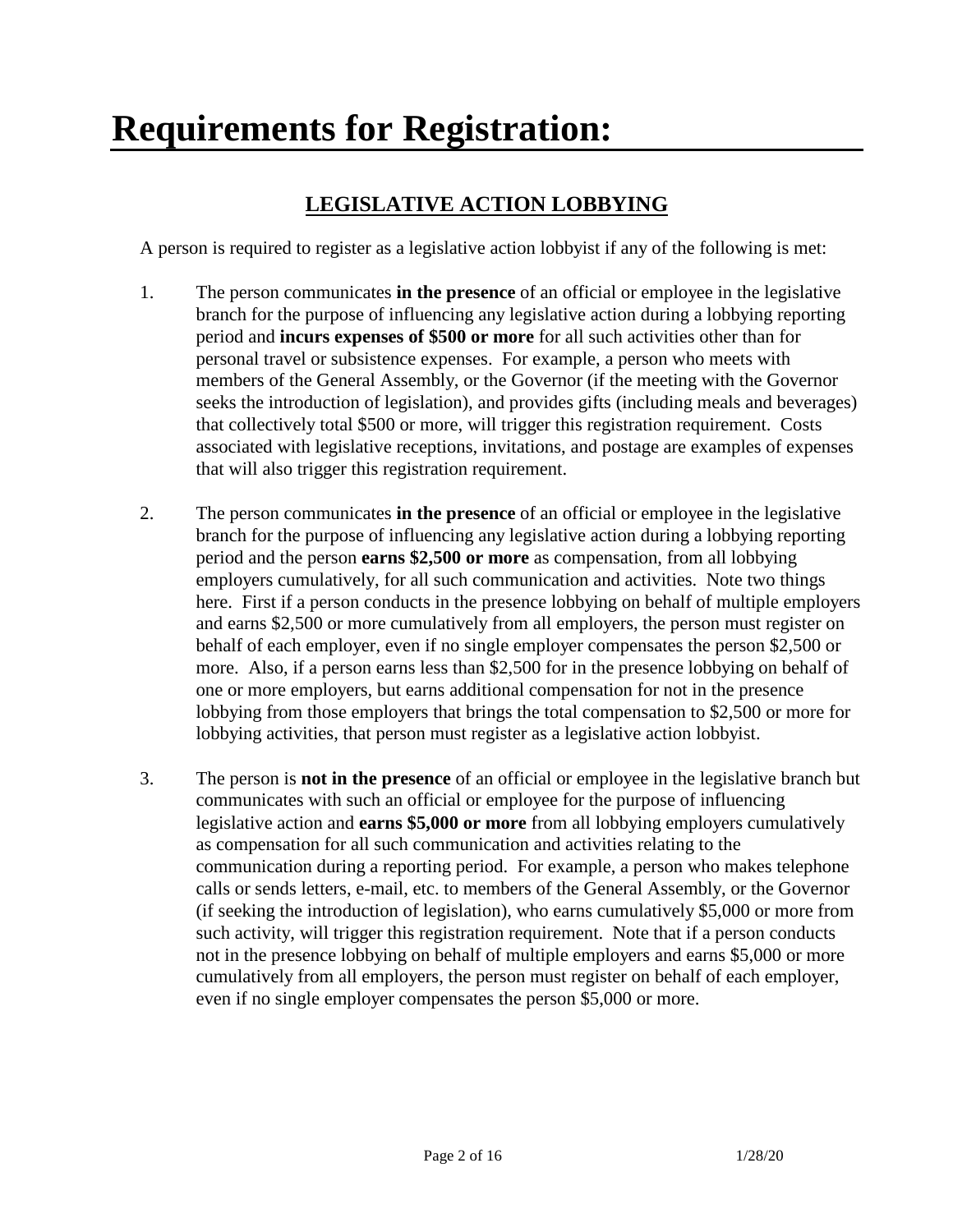#### **EXECUTIVE ACTION LOBBYING**

A person is required to register as an executive action lobbyist if one of the following registration requirements is met:

- 1. The person communicates with any official or employee in the executive branch for the purpose of influencing executive action during the reporting period and the person **spends a cumulative amount of \$100 or more** during the reporting period on one or more officials or employees of the executive branch for gifts including meals, beverages and special events. Any executive action activity is covered by this provision. Contrast this with numbers 2 through 4, which are not triggered unless the person's actions are for the purpose of influencing executive action **related to the development or adoption of regulations or the development or issuance of an executive order**.
- 2. The person communicates **in the presence** of an official or employee in the executive branch and **earns \$2,500 or more** in a reporting period, from all lobbying employers cumulatively, for all such communication and activities relating to the communication, for the purpose of influencing executive action relating to the development or adoption of regulations or the development or issuance of an executive order. Note two things here. First if a person conducts in the presence lobbying on behalf of multiple employers and earns \$2,500 or more cumulatively from all employers, the person must register on behalf of each employer, even if no single employer compensates the person \$2,500 or more. Also, if a person earns less than \$2,500 for in the presence lobbying, but earns additional compensation for not in the presence lobbying from those employers that brings the total compensation to \$2,500 or more for lobbying activities, that person must register as an executive action lobbyist.
- 3. The person communicates in the presence of an official or employee in the executive branch and, exclusive of personal travel or subsistence expenses, incurs expenses **of \$500 or more** in a reporting period, for the purpose of influencing executive action relating to the development or adoption of regulations or the development or issuance of an executive order.
- 4. The person is **not in the presence** of an official or employee in the executive branch but communicates with such officials or employees and **earns \$5,000 or more** as compensation for all such communication and activities during the reporting period from all lobbying employers cumulatively, for the purpose of influencing the development or adoption of regulations or the development or issuance of an executive order. Note that if a person conducts not in the presence lobbying on behalf of multiple employers and earns \$5,000 or more cumulatively from all employers, the person must register on behalf of each employer, even if no single employer compensates the person \$5,000 or more.
- 5. The person is compensated to influence executive action in any procurement contract that **exceeds \$100,000**, even if not in the presence of the official or employee, unless the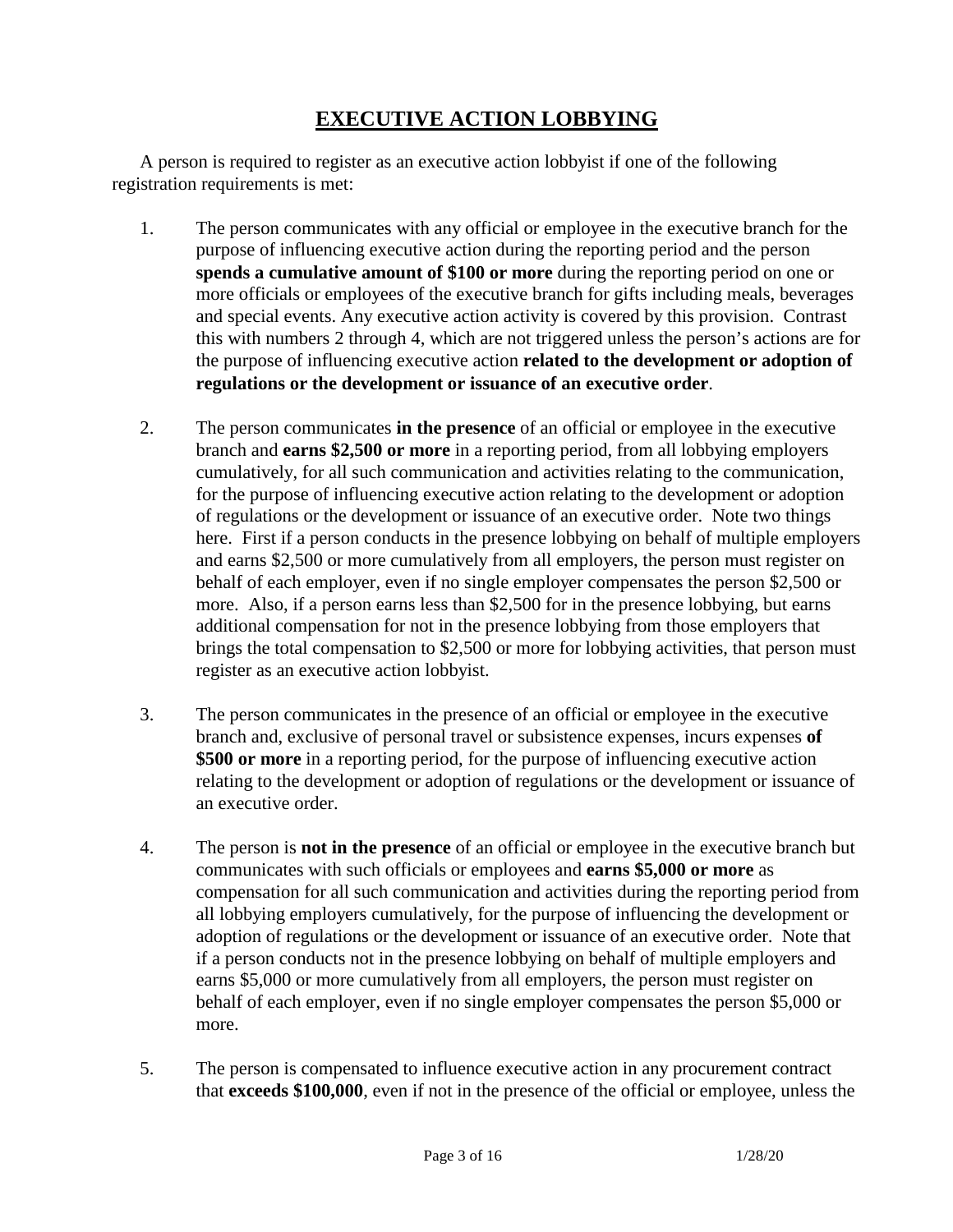person or entity is a bona fide salesperson or commercial selling agency employed or maintained by the employer.

6. The person is compensated by a business entity to influence executive action to secure a business grant or loan **with a value of more than \$100,000** from the State (see Qualified Exemptions discussed below).

#### **GRASSROOTS LOBBYING**

The Ethics Law requires registration for any person, group, organization or business entity that s**pends \$2,000**, including salaries, contractual employees, postage, telecommunication services, electronic services, advertising, printing and delivery services, in a reporting period for the express purpose of soliciting others to communicate with any official to influence any legislative or executive action. For example, entity A spends \$2,000 to pay for a television advertisement asking voters to contact their State senator and delegate to urge them to support a particular piece of legislation. Entity A would be required to register as a grassroots lobbyist.

#### **THE REGISTRATION PROCESS**

A lobbying registration form is to be submitted no later than five days after taking an action or actions requiring registration. The registration period runs from November 1 through October 31 of the following year unless the lobbyist registers for a shorter period of time. Included on the form are:

- $\rightarrow$  the type(s) of lobbying to be done.
- $\rightarrow$  the lobbyist's name and permanent address.
- $\rightarrow$  the name of the employer.
- $\rightarrow$  the period of activity and the nature of the lobbying matters to be addressed.

The form must be signed by the lobbyist and the lobbyist's employer and be accompanied by a fee of **\$100.00** per registration.

#### **TERMINATION OF REGISTRATION**

A registrant may terminate his or her status as a regulated lobbyist by: 1) ceasing any activity that requires registration; 2) filing a notice of termination with the Commission **(there is no special form for this purpose)**; and 3) filing the required activity report(s) within 30 days after filing the notice of termination.

#### **PERSONS COMPENSATING LOBBYISTS**

Those who spend at least \$2,500 to provide compensation (employers) to one or more persons are required to register as lobbyists, unless they meet both registration and reporting exemption requirements listed below and claim this exemption on a registration form submitted by their registered lobbyist.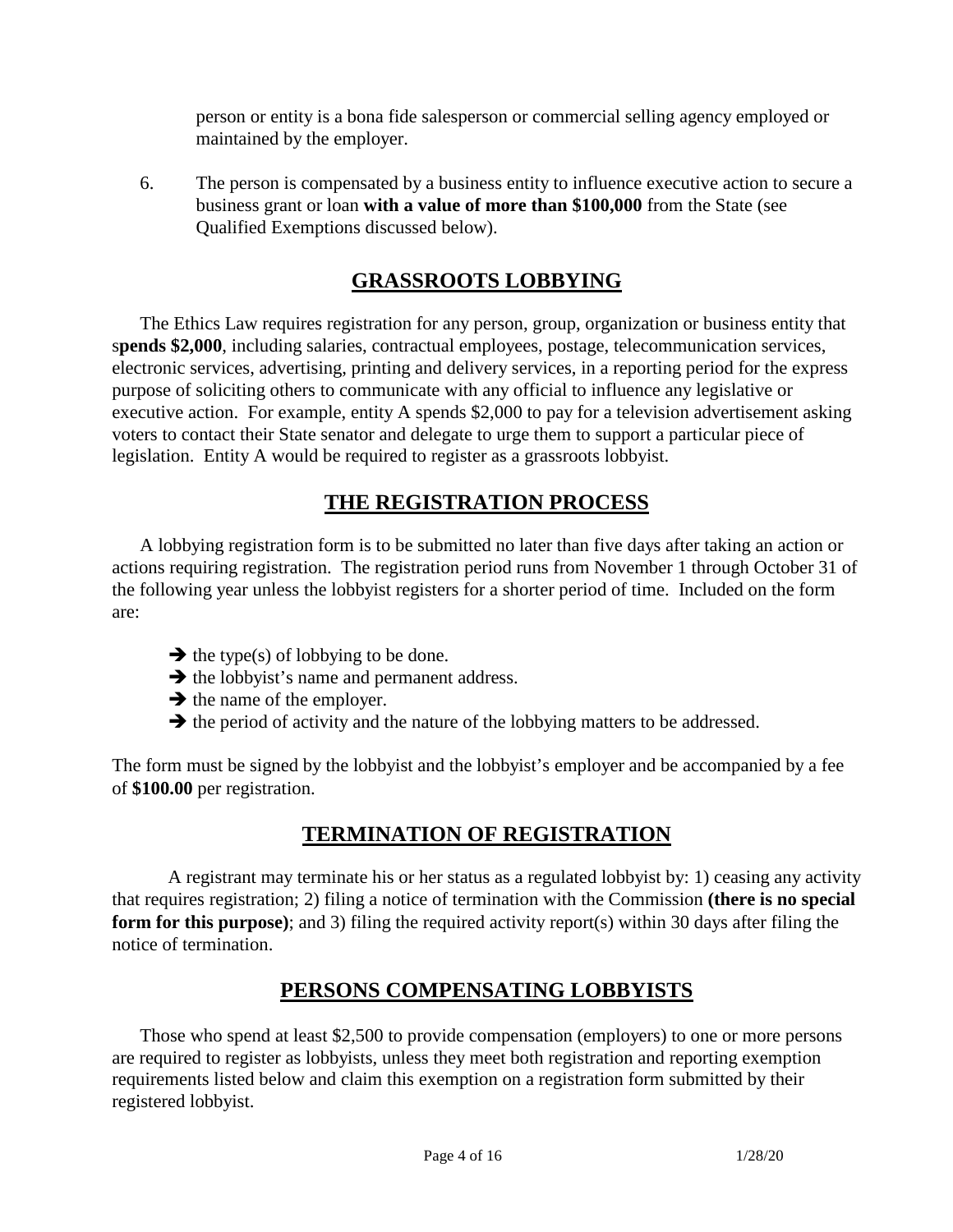- 1. The employer must not engage in other acts (other than employing a lobbyist) that require registration.
- 2. The employed lobbyist must report all of the lobbying related expenses of the employer on the lobbying activity report, including compensation, other expenditures made by the lobbyist and any other support expenses, compensation or other lobbying related expenditures made by the lobbyist's employer. The exemption must be claimed on the lobbying registration form signed by the lobbyist and the employer.

If the lobbyist neglects to file any of the required reports, the employer will be responsible for doing so.

### **General Registration Exemptions:**

There are five situations listed below which the Ethics Law describes as general exemptions to the registration requirements.

- 1. Appearances before officials of the legislative or executive branch as part of the official duties of a duly elected or appointed official or employee of the State or a political subdivision of the State, or of the United States, and not on behalf of any other entity.
- 2. Actions of a member of the news media to the extent the actions are in the ordinary course of gathering and disseminating news or making editorial comments to the general public.
- 3. The representation of a bona fide religious organization solely for the purpose of protecting the right of its own members to practice the doctrine of the organization.
- 4. Appearances as part of the official duties of an officer, director, member, or employee of an association engaged exclusively in lobbying for counties and municipalities and not on behalf of any other entity. For example, individuals associated with the Maryland Association of Counties (MACO) or the Maryland Municipal League (MML) would be covered by this exemption.
- 5. Actions as part of the official duties of a trustee, administrator, or a faculty member of a non-profit independent college or university in the State provided the official duties of the individual do not consist primarily of attempting to influence legislative or executive action.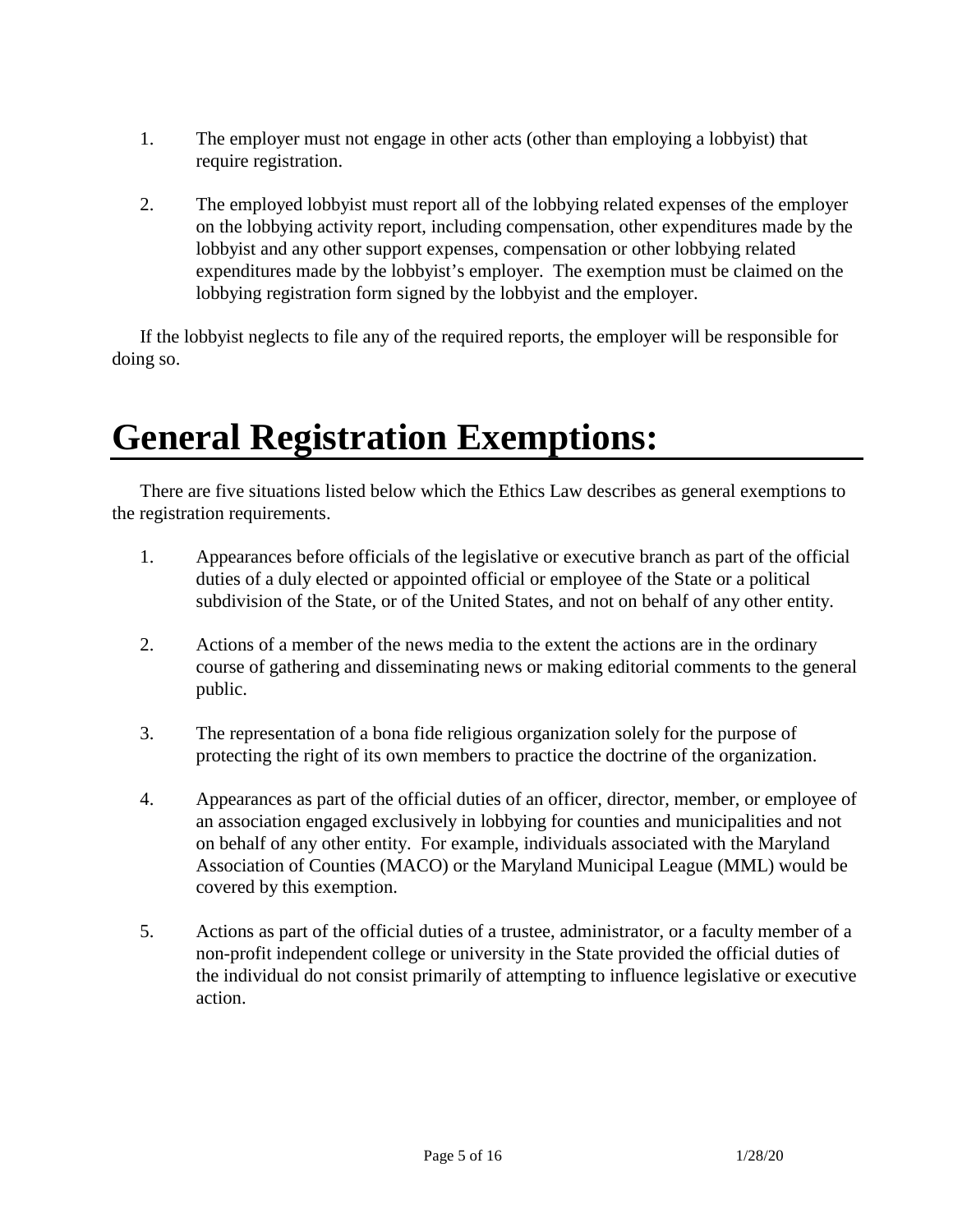# **Qualified Registration Exemptions:**

The following activities are exempt from regulation if the person engages in no other acts for an employer during the reporting period that require registration:

- 1. Appearances before the General Assembly or any committee or subcommittee at the specific request of the body involved.
- 2. Appearances before an executive unit at the specific request of the executive unit involved.
- 3. An elementary, secondary, or postsecondary school student or student organization that communicates as part of a course or student activity is not subject to the registration requirements based solely on the \$500.00 expense threshold.
- 4. Appearances before a legislative committee at the specific invitation or request of a regulated lobbyist provided the witness notifies the committee that the testimony is at the request of a regulated lobbyist.
- 5. Professional services in drafting bills or in advising and rendering opinions to clients as to the construction and effect of proposed or pending legislation where these services do not otherwise constitute activities as a regulated lobbyist.
- 6. Appearances before an executive unit at the specific request of a regulated lobbyist if the witness notifies the executive unit that the testimony is at the request of the regulated lobbyist.
- 7. A person who seeks to secure a business grant or loan for the purpose of locating, relocating, or expanding a business in or into the State.
- 8. A bona fide full-time official or employee of a business entity seeking to secure a business grant or loan.
- 9. A bona fide salesperson or commercial selling agency employed or maintained by an employer for the purpose of soliciting or securing a procurement contract if the sole activity involves attempting to influence executive action on a procurement contract that exceeds \$100,000.

### **Gifts:**

The Ethics Law has a variety of provisions involving limitations on and disclosure of gifts. Lobbyists are required to report gifts on their activity reports in varying detail depending on the nature of the gift, the value of the gift, and the recipient. In most instances, officials are also required to disclose gifts received from lobbyists in excess of \$20 or a series of gifts of \$100 or more.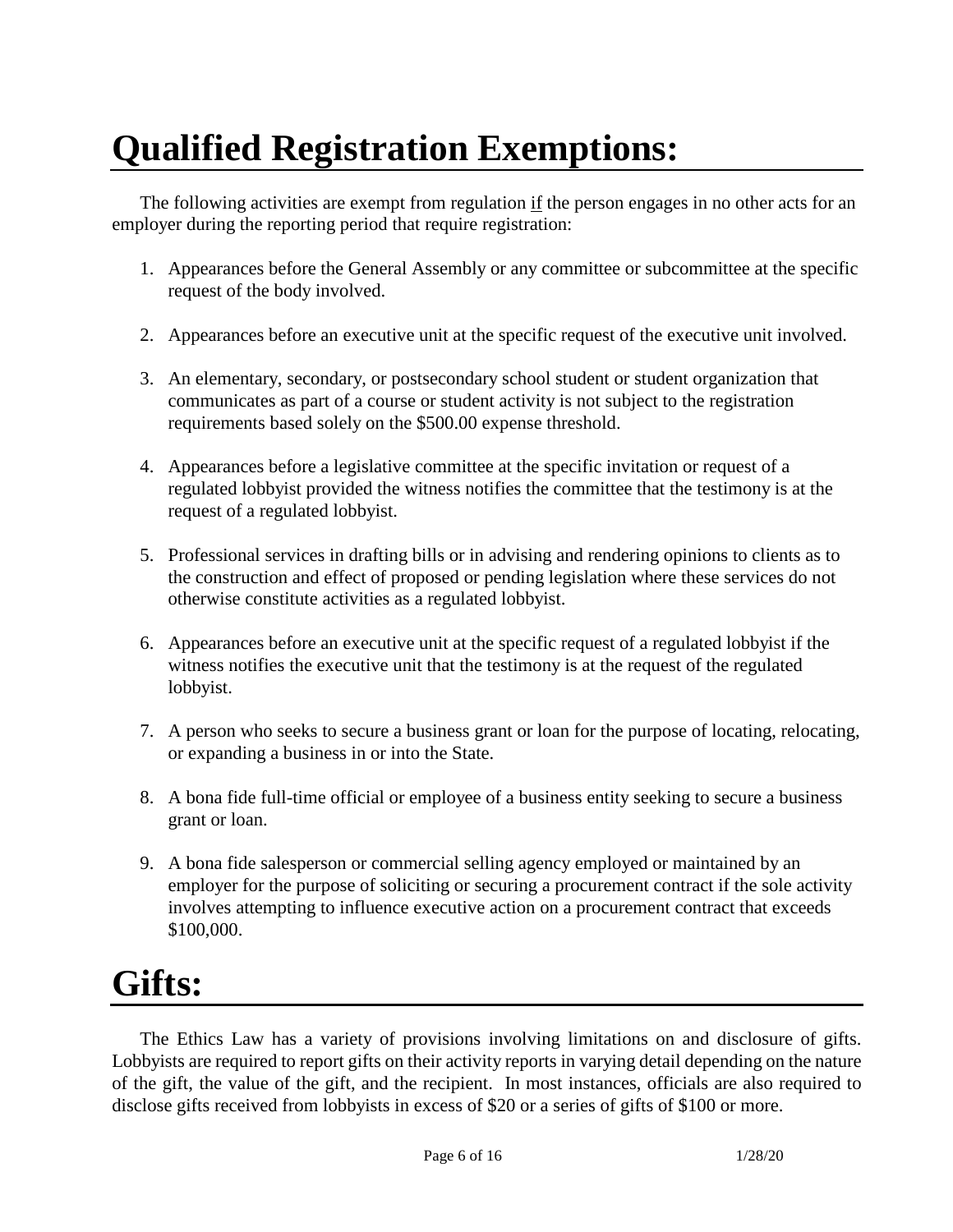A regulated lobbyist and the lobbyist employer may not knowingly, directly or indirectly, make a gift to an official or employee if the donor knows, or has reason to know, that the employee or official may not receive the gift (§5-714). The Public Ethics Law prohibits both the lobbyist from giving and the employee or official from receiving the gift. Although the gift provisions of the Ethics Law for all employees and officials are similar, there may be some differences in the content and the interpretation of these laws**.** The Joint Committee on Legislative Ethics**[2](#page-8-0)** , and not the State Ethics Commission, considers issues related to permissible gifts to legislators.

In addition to a general gift solicitation prohibition, Subtitle 5 of the Public Ethics Law prohibits officials from directly soliciting or facilitating the solicitation of a gift from an individual regulated lobbyist on behalf of another person or group, including charitable and community group solicitation. Section 5-714 prohibits a regulated lobbyist from engaging in any charitable fundraising activity at the request of an official or employee (including soliciting, transmitting the solicitation of, or transmitting a charitable contribution).

Officials and employees may receive gifts from regulated lobbyists and certain other donors if they are of insignificant value and would not tend to impair or appear to impair the impartiality or independent judgment of the recipient, and certain gifts specifically listed in the Ethics Law. These specific exceptions include:

- \* Meals and beverages in the presence of the donor**[3](#page-8-1)** .
- \* Ceremonial awards or gifts of insignificant monetary value.
- \* Other unsolicited nominal gifts (does not apply to State officials).
- \* Trivial gifts of informational value.
- \* Certain reasonable expenses for serving as a speaker at a meeting.
- \* As to elected officials, certain tickets as a courtesy to the office, other than for sporting events, such as charitable, cultural or political events.

#### **Special Gift Limitations: Meals and Beverages - Legislators and Staff – §5- 505(c)(2)(i)**

- 1. A public official (primarily, professional staff) of the Legislative Branch may accept meals and beverages only at receptions to which all members of a designated legislative unit are invited, in the company of or on behalf of an invited member of the General Assembly.
- 2. Generally, legislators may accept meals and beverages only under specified circumstances, as follows:
	- A. Meals and beverages received and consumed by the member in the presence of the donor as part of a meal or reception to which all members of a legislative unit (a list of approved legislative units is available from the State Ethics Commission) were

<span id="page-8-0"></span><sup>&</sup>lt;sup>2</sup> You may contact the Joint Committee by calling the Office of Counsel to the Joint Ethics Commission at 410-946-5200.

<span id="page-8-1"></span><sup>&</sup>lt;sup>3</sup> This applies to Executive Branch only. See the Special Gift Limitations discussion for meals and beverages for legislators and staff.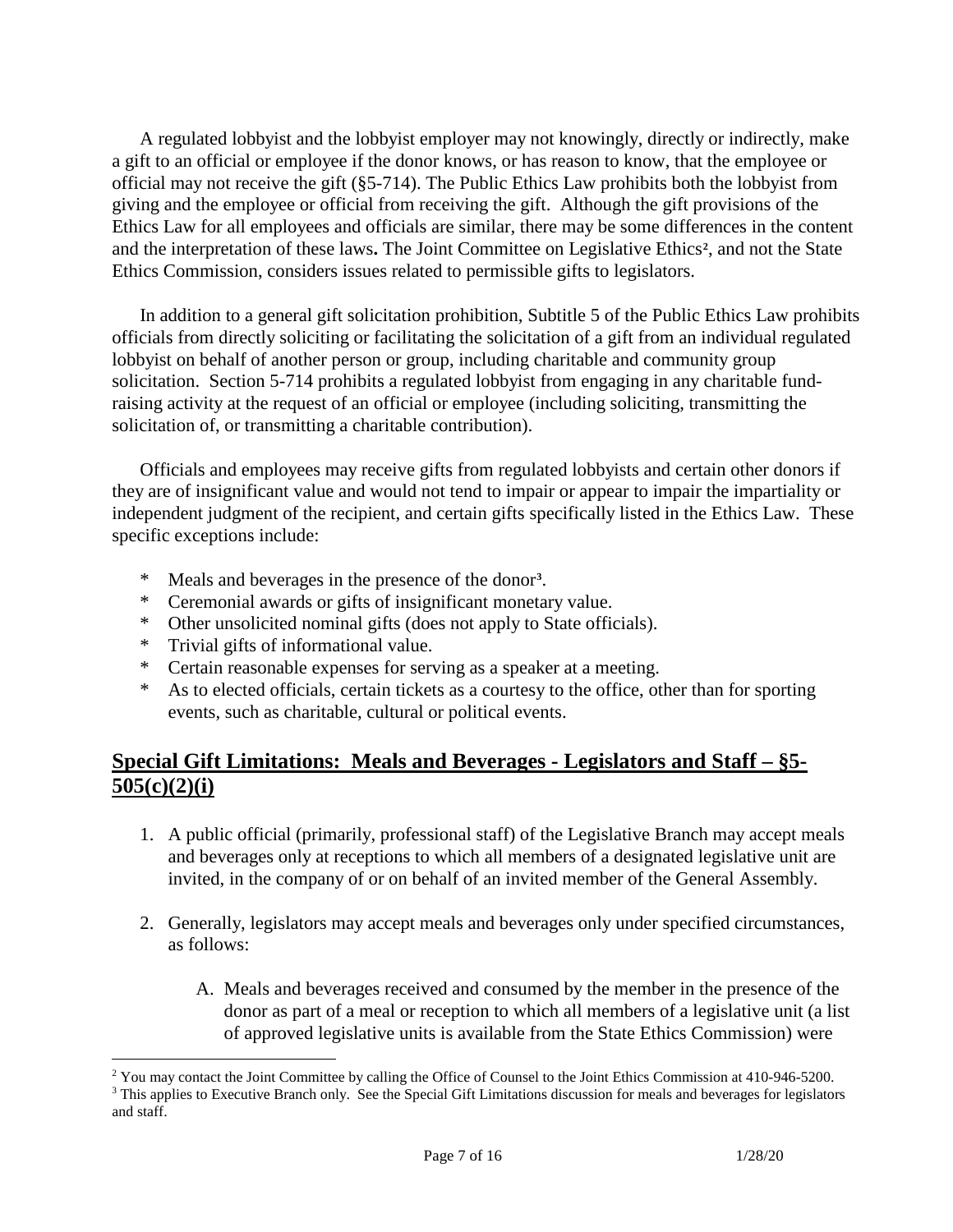invited.

- B. Meals and beverages received from the donor, **other than a regulated lobbyist**, while the General Assembly is not in session at a location within a county that contains the member's district if the donor is located within the county that contains the member's district.
- C. Meals and beverages received at the time and in the geographic location of a meeting of a legislative organization for which the member's presiding officer has approved the member's attendance at State expense.

#### **Special Gift Limitations: Nominal Gifts §5-505 (c)(2)(iv)**

 Elected officials in the Executive branch (Governor, Lt. Governor, Attorney General, Comptroller, Sheriff, States Attorney, Clerk of the Court and Register of Wills) and members of the General Assembly may accept from a regulated lobbyist only unsolicited gifts that do not exceed \$20 in value.

Generally, nominal gifts include such items as t-shirts, caps, flowers, paperweights, etc. NOTE: This category of gifts is separate from permissible reasonable travel expenses (see below) and ceremonial gifts such as plaques or trivial gifts of informational value.

#### **Special Gift Limitation: Tickets and Free Admission §5-505(c)(2)(viii)**

Elected constitutional officers may accept tickets, or free admission as a courtesy or ceremony to the office, to attend a charitable, cultural or political event from the person sponsoring or conducting the event. (**Note: tickets to sporting events may not be accepted.)**

### **Reporting Requirements:**

#### **ACTIVITY REPORTS**

A person required to register is also required to report expenses relating to lobbying activity (Form 4). A lobbying activity report is required for any part of a six-month reporting period during which the lobbyist is registered. The reporting periods are November 1 through April 30 (report is due by May 31) and May 1 through October 31 (report is due by November 30). If a person is registered as a lobbyist and has not participated in any lobbying activities during the lobbying reporting period, that person must still file a lobbying activity report and check "no activity" in the introductory paragraph of the form. Lobbyists are encouraged to file their activity report electronically at [https://lobby.ethics.state.md.us,](https://lobby.ethics.state.md.us/) which provides the most accurate and timely approach. Each lobbyist will have an electronic account. If you do not know your username and password, please call the office.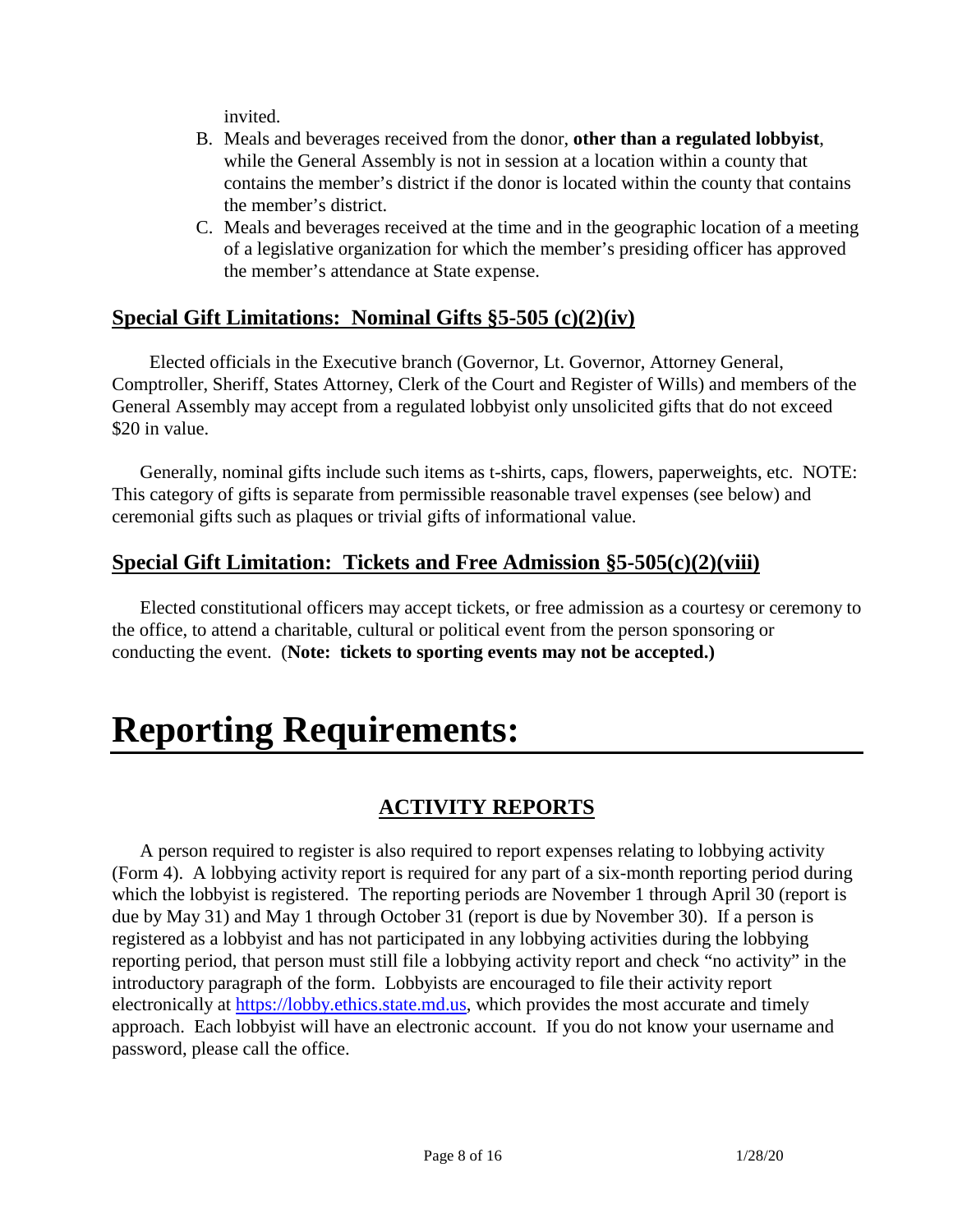#### **CONTENTS OF ACTIVITY REPORTS**

Lobbying activity reports require careful documentation and record keeping. In addition to updating any information that has changed since the registration form was filed, disclosure is required regarding compensation, gifts, official expenses, research assistance, publications, witness fees and all other costs related to the lobbying effort. The description of the matter lobbied should include legislative bill numbers where possible. Lobbyists and registrants must retain any documents necessary to substantiate their reports for at least three years from the date the report is filed. After reasonable notice, these records are to be made available to the Ethics Commission for inspection.

In addition to the general lobbying activity report, there are a variety of special reports that may need to be filed as discussed below.

### **Special Reports:**

#### **Grassroots - Contributors Report: § 5-705(d) (Form 12)**

A regulated lobbyist, other than an individual, that is organized and operated for the primary purpose of attempting to influence legislative or executive action, must file a report identifying the name and permanent address of each entity that provided at least 5% of the regulated lobbyist's total receipts during the preceding 12 months.

#### **Legislative Meals or Receptions: § 5-709 (Forms 13E & 13F)**

If a regulated lobbyist plans to hold a legislative meal or reception event to which a qualified legislative unit is invited, the following requirements apply:

- 1. The invitees must be a qualified group. Qualified groups include all members of the General Assembly, either house thereof, all members of any standing committee, or all members of a formally recognized (for ethics disclosure purposes) county or regional delegation.
- 2. At least five days before the event, there must be a written invitation to all members of the qualified legislative unit and an invitation disclosure form (Form 13E) must be filed with the Department of Legislative Services.
- 3. Within fourteen days after the event, an expenditure report must be filed with the State Ethics Commission (Form 13F). If the final costs for the event are not known by the time the Form 13F must be filed (14 days after the event), the lobbyist must estimate the cost and provide as much information as possible on the form. If the total cost has been accurately reported on the Form 13F, the regulated lobbyist should not include this event on the activity report (see immediately below). If the total cost has not been accurately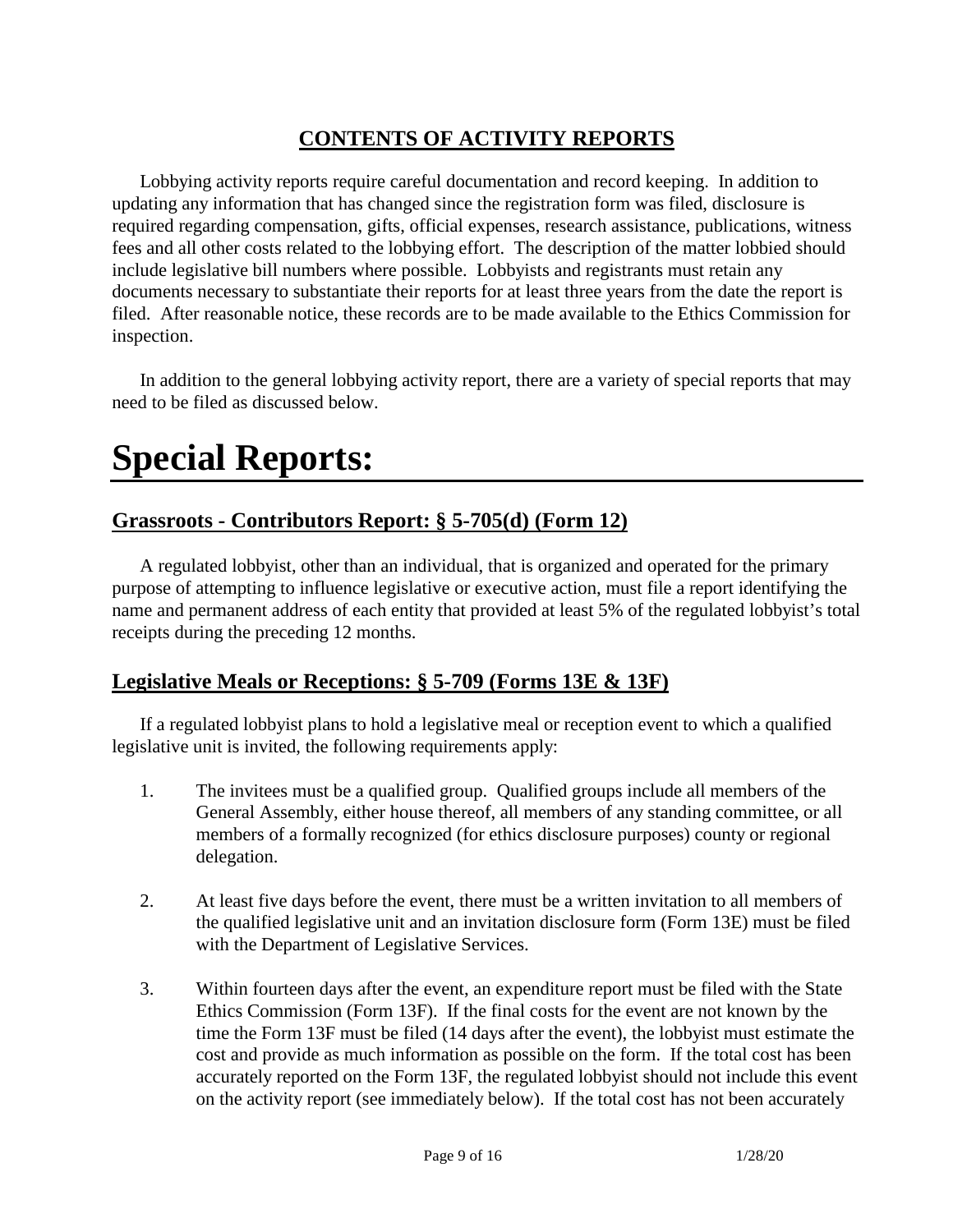reported on the Form 13F, then the regulated lobbyist must include this event and its final cost on the activity report (see below).

#### **Lobbyists – Identification of Gift Recipient: § 5-705 and § 5-706**

Lobbyists must report the gross amounts of all gifts in the relevant reporting categories on the lobbying Activity Report (Form 4). There are other provisions of law that require the lobbyist to name the gift recipients:

- 1. When an official or employee receives more than \$200 for expenses to speak or participate at a meeting  $(\S 5{\text -}705(c)(2)(ii))$ . (Form 4, Line B-3)
- 2. When an elected executive official or immediate family member of such an official receives meals and beverages in any amount (§5-706(a)). (Forms 13A or 13B)
- 3. A gift of two or more tickets or free admissions during the reporting period totaling \$100 or more, made to a member of the General Assembly must be disclosed as to the recipient (§ 5- 705(c)(2)(iii)). (Forms 13C or 13D)

#### **Seventy-Five Dollar Gift Disclosure: § 5-705 (Forms 13C or 13D)**

Lobbyists must report each gift with a value of \$75 or more, given to an official, employee or member of the immediate family of an official or employee by a regulated lobbyist or by an entity on behalf of the regulated lobbyist, regardless of whether the gift is attributable to more than one entity and whether or not it is in connection with lobbying. The lobbyist must include in the report the name of the recipient. The \$75 threshold pertains to an individual gift or a series of gifts given within the six-month reporting period. For example, if a lobbyist employer reaches the \$75 gifting level, the lobbyist must disclose the name of the recipient on the special reporting form. If a lobbyist using funds from more than one employer, or his or her own funds cumulatively, reaches the \$75 level for a gift or gifts to a single recipient, the lobbyist must disclose the name of the recipient on the special reporting form.

#### **The following gifts are not required to be included in the \$75 gift report:**

- A. Gifts of a ticket or free admission to a member of the General Assembly as a courtesy or ceremony to the office to attend a charitable, cultural or political event sponsored or conducted by the reporting entity (subject to the \$100 rule addressed in the previous section);
- B. Food and beverages for a meal or reception to which all members of a legislative unit are invited;
- C. Food and beverages received by members of the General Assembly at the time and geographic location of a meeting of a legislative organization for which the member's presiding officer has approved the member's attendance at State expense; and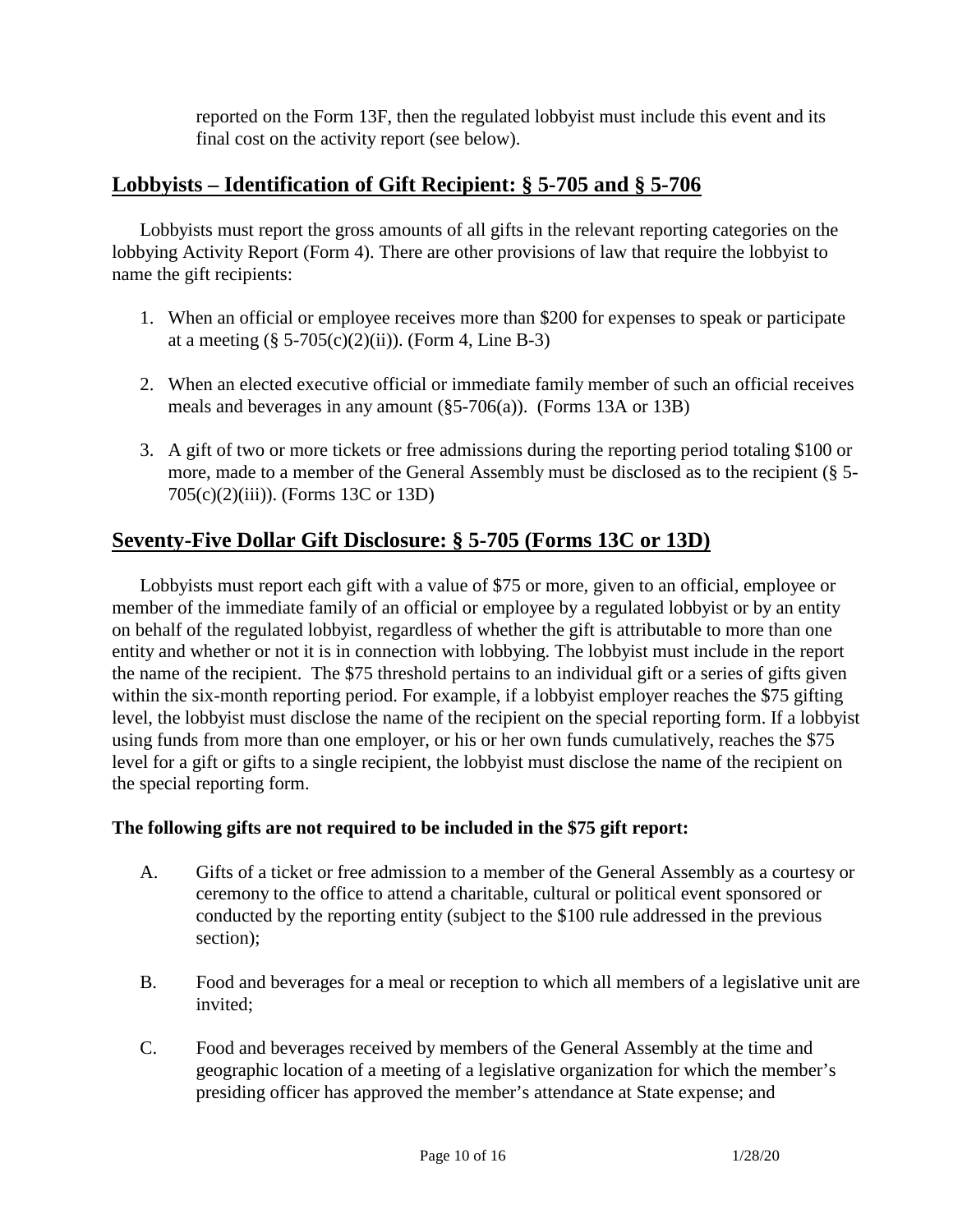D. Food, lodging and expenses of a value of \$200 or less in return for participation in a panel or speaking engagement at a meeting.

#### **Business Transactions With Officials: § 5-707 (Form 21)**

Business transactions with officials or employees may be limited by §5-714(11) and are subject to the disclosure requirements of § 5-707 of the Ethics Law.

Section 5-707 requires a regulated lobbyist to file a report if, during a six month lobbying reporting period, the lobbyist engaged in a business transaction with a member of the General Assembly, Governor, Lieutenant Governor, Attorney General, Secretary of State, Comptroller, State Treasurer or Secretary of a principal State department. Doing business with any of the following is considered to be the same as doing business with an official:

- $\blacksquare$  the spouse of the official.
- a business entity in which the official or the spouse participates as a proprietor or partner.
- a business entity in which the official or the spouse has an ownership interest of at least 30% in the entity.

Covered transactions are those involving the exchange of value of \$1,000 or more for a single transaction or \$5,000 or more for a series of transactions.

The reporting period of the transactions is the previous six-month lobbying reporting period (either November 1 through April 30, or May 1 through October 31). The disclosure form (Commission Form # 21) requires:

- $\blacksquare$  The date(s) of the transaction(s).
- $\blacksquare$  The name and title of the official involved in the transaction(s).
- The nature and value of anything exchanged. Value is determined by the actual consideration or fair market value.

#### **Campaign Contributions from Lobbyists: § 5-708 (Form 22)**

Two regulated lobbyist campaign finance disclosure programs are part of the Ethics Law. One program addresses lobbyist disclosure and is fully administered by the State Ethics Commission and subject to all of the civil sanctions under the Ethics Law. This program requires a regulated lobbyist to disclose, on a separate report to be filed at the time of filing the six-month lobbyist activity report, any contribution made directly or indirectly by the regulated lobbyist during the reporting period for the benefit of the Governor, Lt. Governor, Attorney General, Comptroller, Member of the General Assembly or candidate for election to any of those offices. It is important to note that the law applies to direct and indirect contributions. For example, reported contributions would include those made to a political committee for an applicable candidate or a slate on which a candidate is a member, a contribution to a PAC created to support a specific candidate or a group of candidates, or a PAC contribution designated for transfer to a particular candidate or candidates. A lobbyist must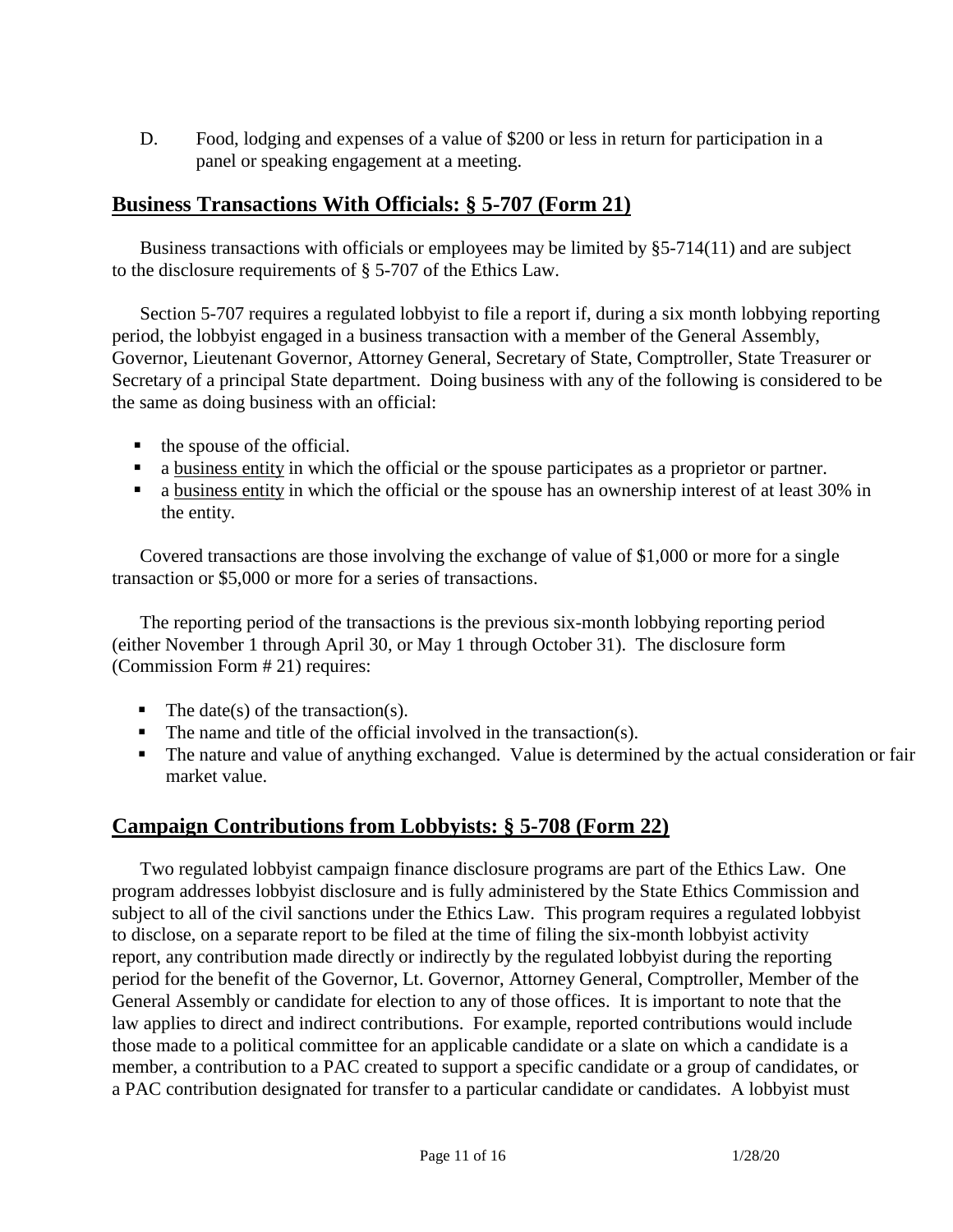also disclose any contributions made by other persons at the direction of the lobbyist which funds could be considered to be the lobbyist's funds or under the lobbyist's control. This may also include a contribution by a family member or a political action committee. A lobbyist may not solicit or transmit contributions on behalf of covered officials (§ 5-715).

#### **Campaign Contributions from Lobbyists' Employers: § 5-716**

The second campaign contribution disclosure requirement applies to employers paying compensation to a lobbyist. The report must be submitted by an employer who spends at least \$500 to compensate one or more regulated lobbyists and makes a contribution or series of contributions of more than \$500 to the Governor, Lt. Governor, Attorney General, Comptroller or member of the General Assembly. The disclosure report is filed with the State Board of Elections, which has developed forms for this activity (see the "Disclosure of Contributions by Persons Doing Business with Maryland Government and/or Employing a Lobbyist", found at [http://elections.state.md.us/campaign\\_finance/disclosure\\_of\\_contributions.html.](http://elections.state.md.us/campaign_finance/disclosure_of_contributions.html) The State Board of Elections administers the filing of forms and is responsible for reporting any violations to the Commission. The Law provides criminal penalties for knowing and willful failure to comply with the reporting requirements. The reports are required twice each year, with the reporting period being the 6-month period ending on either October 31 or April 30. The filing deadline is the last day of the month following the month of the reporting period.

### **Standards of Conduct:**

The standards of conduct for regulated lobbyists are set forth in § 5-714 of the Ethics Law. A regulated lobbyist may not:

- Be engaged for lobbying purposes for compensation that is dependent in any manner on the enactment or defeat of legislation, the outcome of executive action on a procurement contract, or any other contingency related to executive action or legislative action.
- Initiate or encourage the introduction of legislation for the purpose of opposing the legislation.
- Knowingly counsel any person to violate any provisions of the Ethics Law or any other State or Federal Law.
- Engage in or counsel any person to engage in fraudulent conduct.
- While engaging in lobbying activities, knowingly make to an official or employee a statement of material fact relating to lobbying activity that the regulated lobbyist knows to be false.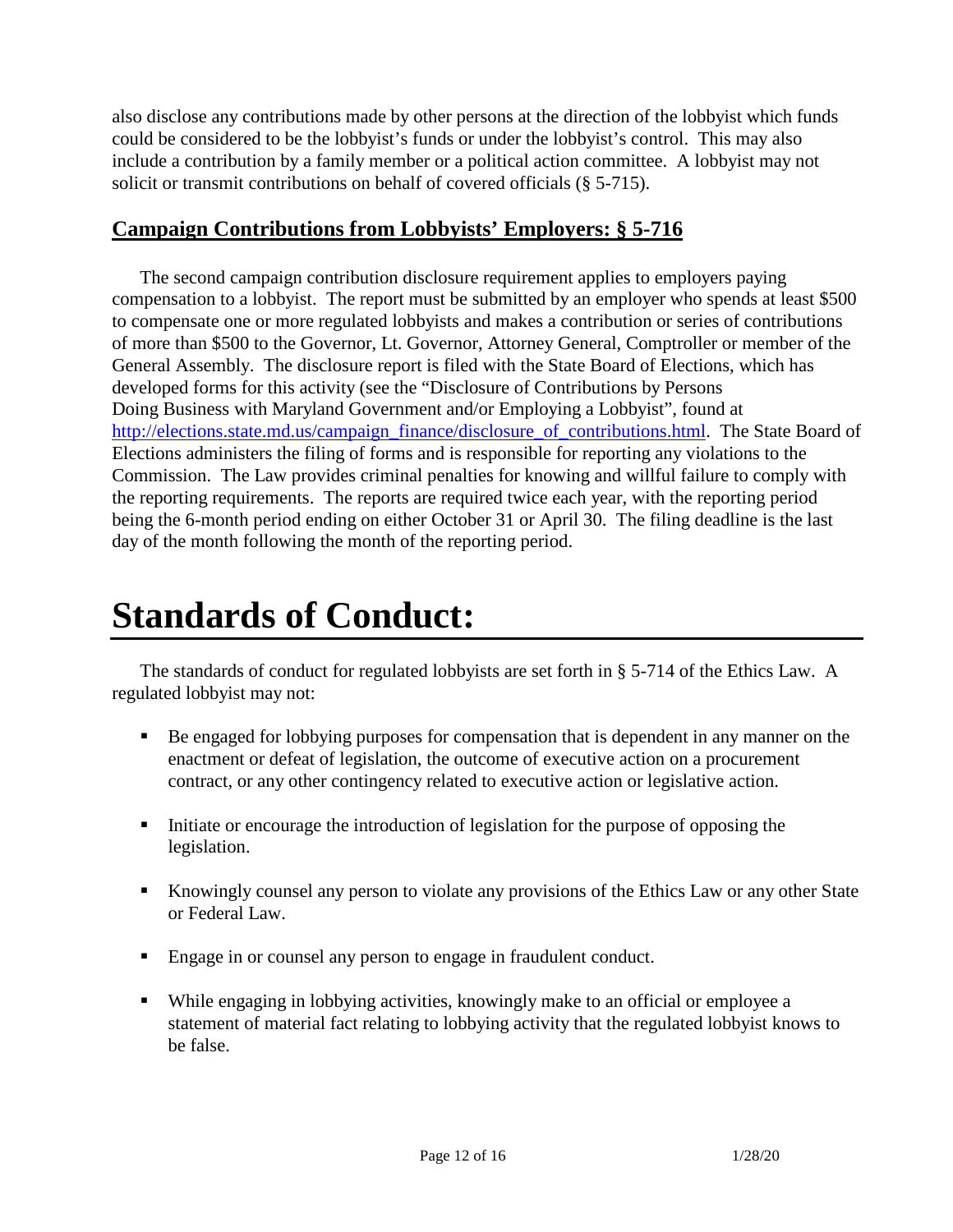- Engage in lobbying without being properly registered as a regulated lobbyist in accordance with the lobbying law.
- Request an official or employee to recommend to a potential client the lobbying services of the regulated lobbyist or any other regulated lobbyist.
- Make a gift, directly or indirectly, to an official or employee if the regulated lobbyist knows or has reason to know the gift is in violation of the conflict of interest provisions concerning the receipt of gifts as set forth in Subtitle 5 of the Ethics Law.
- Make a gift directly or indirectly as a result of a solicitation or facilitation by an official or employee which the regulated lobbyist knows or has reason to know is prohibited by the Ethics Law.
- If the regulated lobbyist is an individual, engage in any charitable fund-raising activity at the request of an official or employee, including soliciting, transmitting the solicitation of, or transmitting a charitable contribution.
- Unless in the ordinary course of the regular business of the regulated lobbyist, make or facilitate the making of any loan of money, goods, or services to an official or employee.
- While engaging in lobbying activities on behalf of an entity, knowingly conceal from an official or employee, the identity of the entity.
- Commit a criminal offense arising from lobbyist activity.
- If serving on the State or local central committee of a political party, participate as an officer of the central committee, or engage in fund-raising activity on behalf of the political party, or participate in actions relating to filling a vacancy in a public office.

In addition to the above restrictions, an individual regulated lobbyist<sup>[4](#page-14-0)</sup> may not, for the benefit of the Governor, Lt. Governor, Attorney General, Comptroller or member of the General Assembly, or candidate for election to those offices, engage in:

- Soliciting or transmitting a political contribution from any person, including a political committee;
- Serving on a fund-raising committee or a political committee;
- Acting as a treasurer for a candidate or official or as treasurer or chairman of a political committee;

<span id="page-14-0"></span> $\frac{1}{4}$ <sup>4</sup>A regulated lobbyist entity, registered under § 5-702(a)(5) of the Public Ethics Law (grassroots lobbyist), is not prohibited from soliciting or transmitting campaign contributions. (§ 5-715(b)).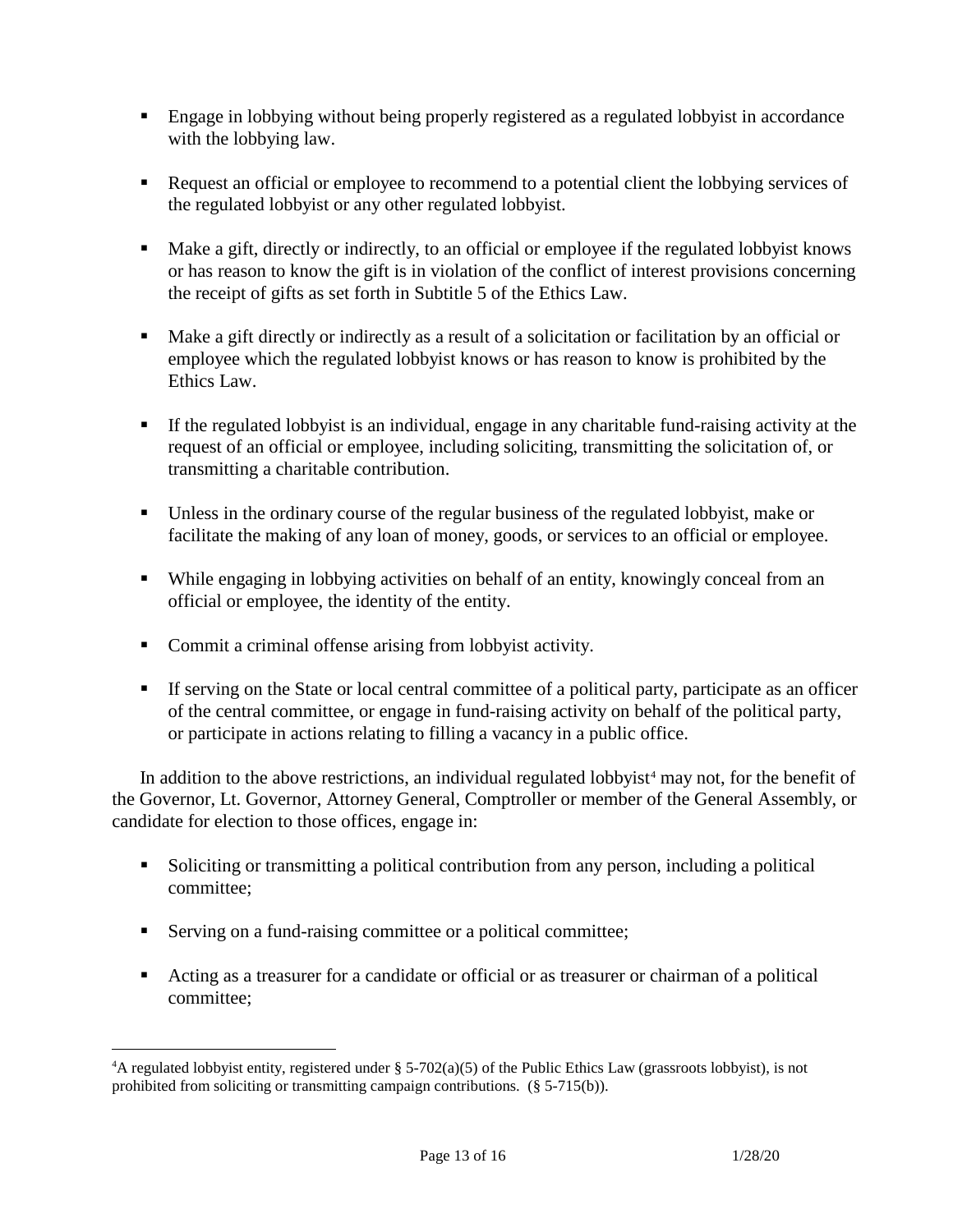- Organizing or establishing a political committee for the purpose of soliciting or transmitting contributions from any person; or
- Forwarding tickets for fund-raising activities or other solicitation for political contributions, to a potential contributor.

#### **Other Statutory Restrictions - Manner In Which Lobbyists Are Paid**

Section 7-221 of the State Finance and Procurement Law generally prohibits the disbursement of State funds to a recipient unless there is a signed affidavit that no money from State funds has been paid or promised to any legislative agent, lawyer, or lobbyist for any service to obtain the appropriation. The State Ethics Commission does not administer § 7-221.

### **Lobbyists Serving On Boards & Commissions:**

The Law has, as a general rule, determined that concurrently serving as a State employee and a regulated lobbyist are not compatible. Therefore, if a regulated lobbyist becomes an official or State employee, the regulated lobbyist shall immediately terminate the registration as a lobbyist by ceasing all activity that requires registration, filing a notice of termination with the Ethics Commission and filing all reports required within 30 days after the filing of the notice of termination.  $(\S 5{\text -}704(f)(3)(i))$  $(\S 5{\text -}704(f)(3)(i))$  $(\S 5{\text -}704(f)(3)(i))$ .<sup>5</sup>

However, there is an exception if the regulated lobbyist becomes a public official solely by the regulated lobbyist's appointment to a board or commission subject to the jurisdiction of the State Ethics Commission. While the lobbyist may serve on a State board or commission, pursuant to Ethics Commission regulations, the lobbyist is required to file certain disclosure forms with the Commission and send a copy to the Appointing Authority. Commission Form 23 must be submitted to the Commission disclosing the following: 1) current representation of a person for compensation before a State governmental unit, except in a judicial or quasi-judicial proceeding; 2) current representation of a State agency for compensation, any contractual relationship with State government, or any transaction with State government for monetary consideration; 3) any current interest held by the regulated lobbyist, the regulated lobbyist's spouse or dependent children, together or separately, having either 10 percent or more of the capital stock, or stock worth \$35,000 or more, in a corporation subject to regulation by or doing business with the board or commission, or any interest in a partnership, limited liability partnership, or limited liability company subject to regulation by or doing business with the board or commission; 4) the name of the primary employer of the regulated lobbyist; and 5) the name of any business entity from which the regulated lobbyist or spouse of the regulated lobbyist receives earned income as a result of an ownership interest.

<span id="page-15-0"></span><sup>&</sup>lt;sup>5</sup> The Law prohibits a former regulated lobbyist who becomes an official or State employee, for one calendar year after terminating the lobbyist's registration, from participating in a case, contract or other specific matter if the lobbyist previously assisted another party in the matter.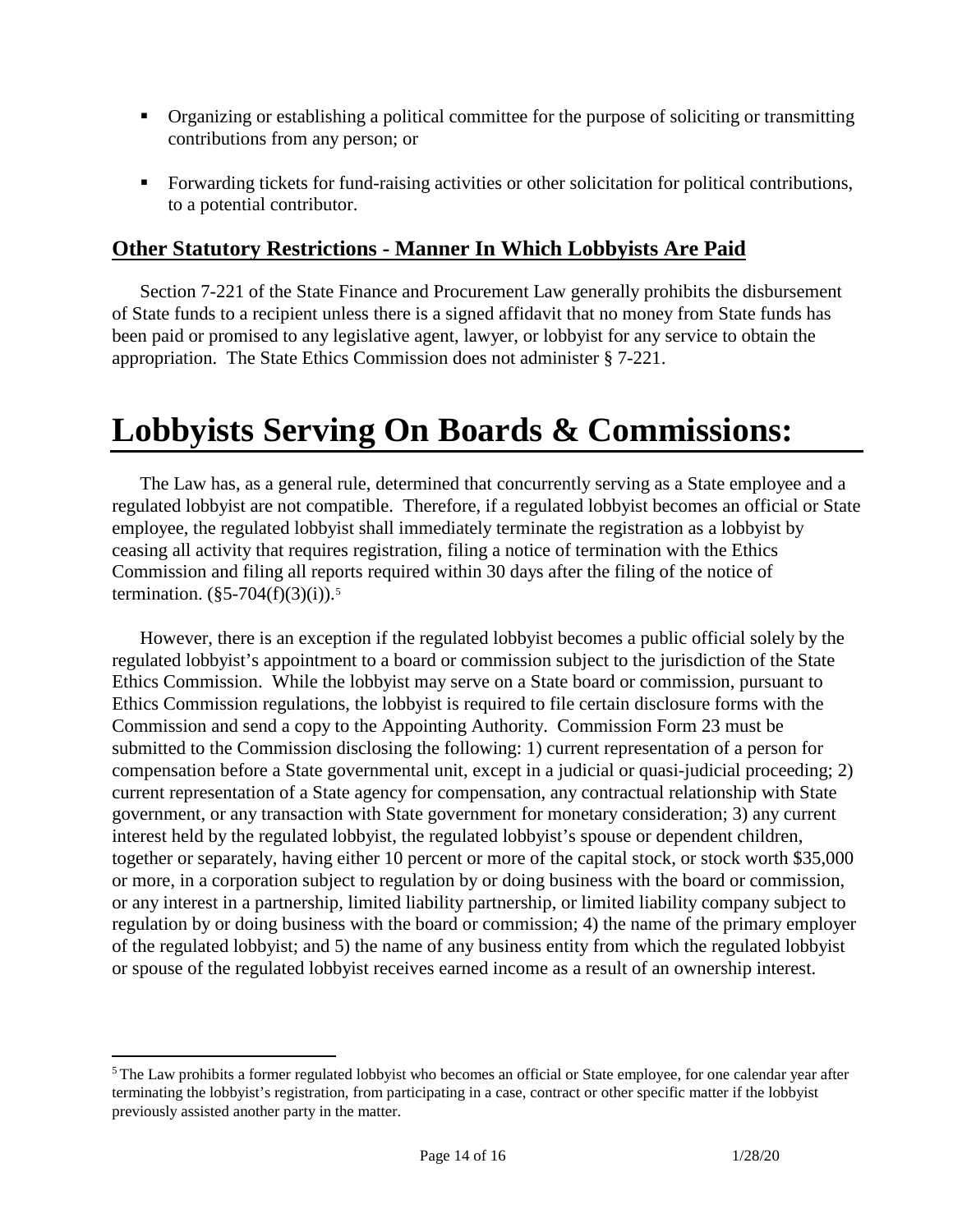Additionally, whenever an issue arises within the board or commission related to the information disclosed on one of the forms, the regulated lobbyist member shall complete Commission Form 24. This form is a statement of recusal from discussion of, voting on, or any other action required by the circumstances concerning the issue on a form provided by the Commission, submitted to the board or commission for inclusion in the minutes to the meeting, under oath or affirmation, reciting the reason for recusal.

It is important to note that regulated lobbyists who are public officials solely because of their participation on boards or commissions are subject to the conflict of interest requirements of Subtitle 5 of the Public Ethics Law. If the service on a board or commission creates a conflict of interest that is not exempted by the Commission, the regulated lobbyist may not serve on the board or commission. In addition, lobbyists considering service on a board or commission should be aware that they will be subject to the post-employment provisions of the Public Ethics Law (§ 5- 504(d)) at the conclusion of their service.

### **Enforcement & Penalties:**

The Ethics Law enforcement provisions are found in § 5-405 and Subtitle 9 of the Public Ethics Law and include the potential for civil or criminal proceedings and sanctions. Civil proceedings are within the jurisdiction of the Ethics Commission and criminal proceedings fall within the aegis of the State Prosecutor. The Ethics Commission rules for civil proceedings are contained in Title 19A of the Code of Maryland Regulations (COMAR) and provide for confidentiality unless waived by the respondent, or until the Commission makes a finding of violation. The Regulations, in some instances, also permit the Commission to execute consent agreements for a confidential cure of the violation.

If the Ethics Commission determines that the respondent has not violated the law, it will dismiss the complaint, and the matter will remain confidential. If the Ethics Commission determines that the respondent has violated the law, it may issue an order of compliance or issue a reprimand. If the Commission determines that the respondent has violated the lobbying provisions (Subtitle 7) of the Law, the Commission may require a respondent to file any additional reports or information and has the power to impose a fine not to exceed \$5,000 for each violation.

If the Ethics Commission determines it necessary to protect the public interest and the integrity of the governmental process, it may issue an order to suspend the registration of a regulated lobbyist upon a determination that the regulated lobbyist has knowingly and willfully violated the lobbying law or has been convicted of a criminal offense arising from lobbying activities. If the Commission suspends the registration of a regulated lobbyist, the regulated lobbyist may not engage in lobbying for compensation for a period, not to exceed 3 years, as determined by the Commission as necessary to satisfy the purposes of the law.

The Commission may revoke the registration of a regulated lobbyist if it determines that, based on acts arising from lobbying activities; the regulated lobbyist has been convicted of bribery, theft,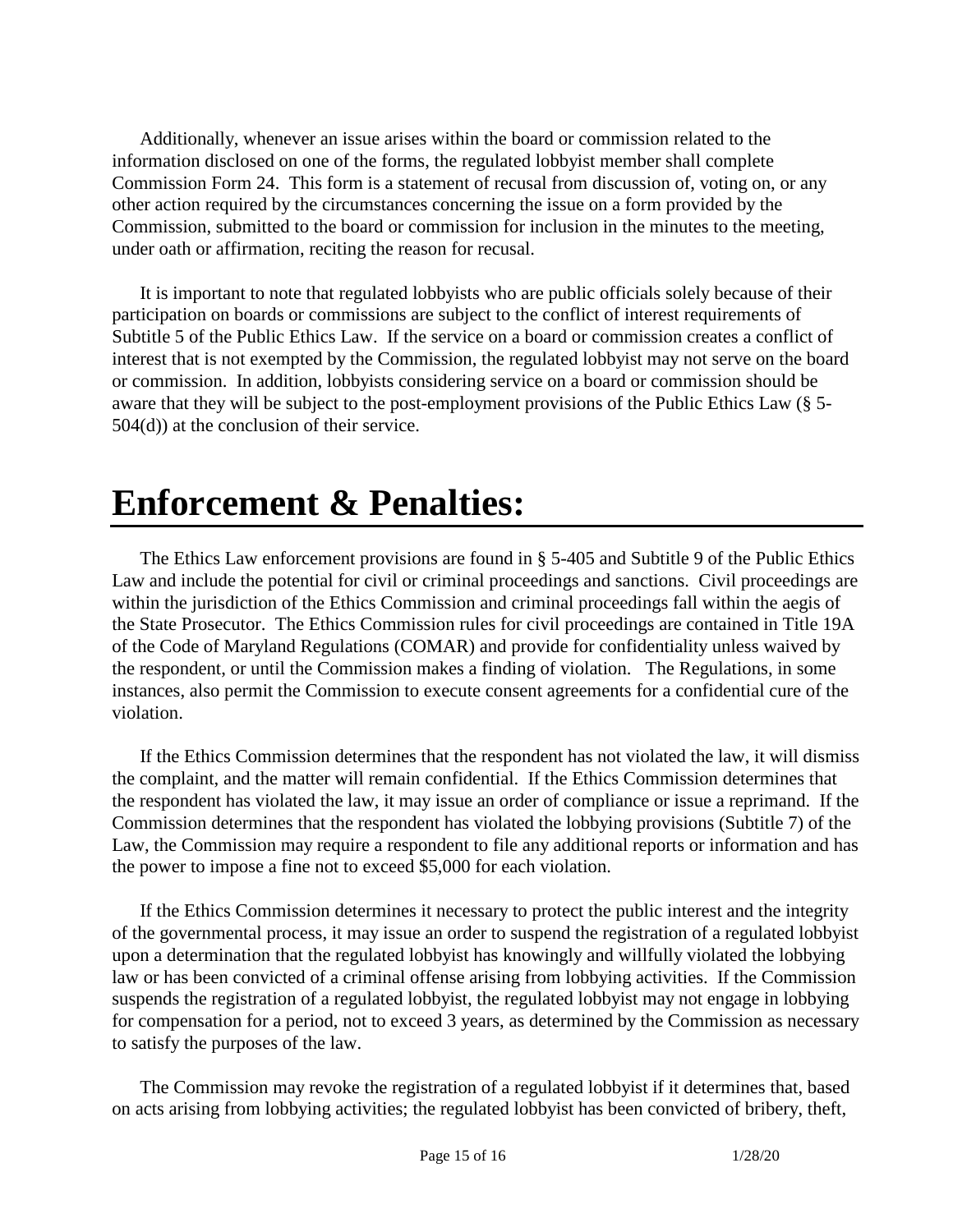or other crime involving moral turpitude. If the Commission revokes the registration of a regulated lobbyist, the regulated lobbyist may not engage in lobbying for compensation. An individual whose registration as a regulated lobbyist is revoked or suspended may apply to the Ethics Commission for reinstatement. The Ethics Commission may reinstate the registration of a regulated lobbyist if it determines that reinstatement would not be detrimental to the public interest and the integrity of the governmental process, based on the nature and circumstances of the original misconduct or violation leading to revocation or suspension, the individual's subsequent conduct and reformation, and the present ability of the individual to comply with the provisions of the law.

Additionally, for each registration, activity report or other required report that the Ethics Commission determines to be late, a regulated lobbyist may be required to pay a fee of \$10 for each late day, not to exceed a total of \$1000. The Commission has adopted a zero tolerance policy with respect to late filed activity reports, in recognition of the importance of timely filing by lobbyists.

Orders issued by the Ethics Commission are judicially enforceable. A lobbyist may seek judicial review as provided in Title 10 Subtitle 2 of the State Government Article. An order of the Commission is stayed automatically until the time for seeking judicial review has expired, and, if a timely appeal is filed, the order is stayed until final disposition by the court.

A person who knowingly and willfully violates the lobbying provisions of the Ethics Law can be found guilty of a misdemeanor and is subject to a fine not to exceed \$10,000 or imprisonment not to exceed one year, or both.

If the lobbyist is not an individual, each officer or partner who knowingly authorizes or participates in a violation of the lobbying provisions of the Ethics Law may be guilty of a misdemeanor and be subject to the penalties set forth above.

### **Advisory Opinions & Public Information:**

The Ethics Commission staff is available to provide assistance in completing forms. The staff may provide informal guidance in person, by email, and by phone. Formal written advice from the State Ethics Commission, in the form of an advisory opinion, can also be requested. Requests for advice are confidential unless the requestor waives confidentiality.

The State Ethics Commission will issue an advisory opinion concerning the application of the Public Ethics Law, including the lobbying disclosure provisions, at the request of any person. To the extent possible, the published opinion will not contain material identifying the person who is its subject. Requests for advisory opinions should be in writing and addressed to the State Ethics Commission, 45 Calvert Street, 3rd Floor, Annapolis, Maryland 21401. In lieu of a formal published opinion, the Commission may issue its opinion by letter relying on past opinions. Note that the vast majority of advice provided by the Commission is accomplished in this informal manner.